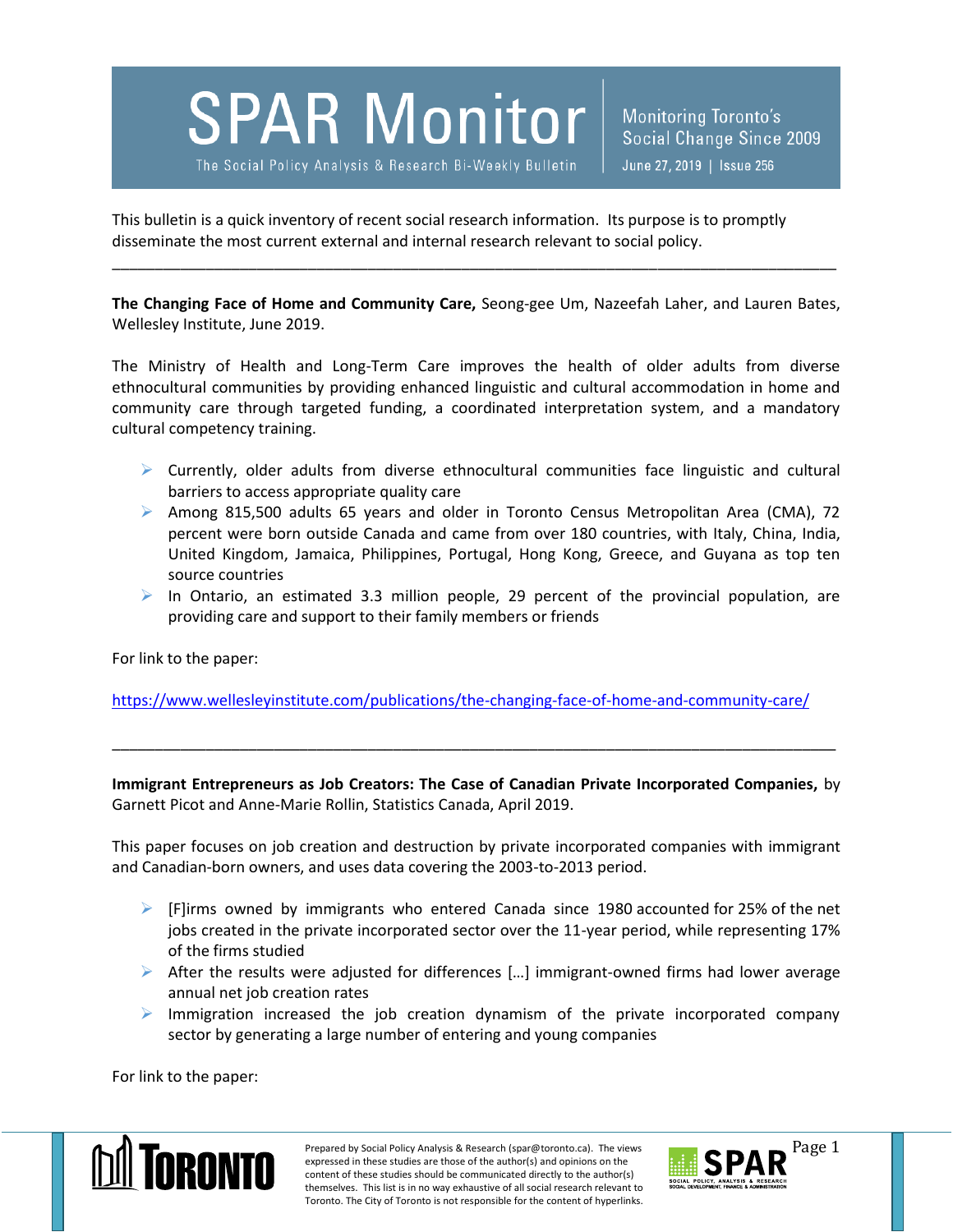**Combining School and Work: An Update on Postsecondary Student Employment in Canada** by Andrew Parkin, Brad Seward and Khuong Thruong, Mowat Centre, June 2019.

\_\_\_\_\_\_\_\_\_\_\_\_\_\_\_\_\_\_\_\_\_\_\_\_\_\_\_\_\_\_\_\_\_\_\_\_\_\_\_\_\_\_\_\_\_\_\_\_\_\_\_\_\_\_\_\_\_\_\_\_\_\_\_\_\_\_\_\_\_\_\_\_\_\_\_\_\_\_\_\_\_\_\_\_\_

Amidst concerns from students about shifts in the demand for skills in a rapidly changing labour market, and concerns from employers about the difficulties in finding new employees with the skills they need, programs that combine learning and working experiences appear to offer a means of bridging the gap between the worlds of education and employment.

- According to Longitudinal and International Survey of Adults (LISA), three in four (75 per cent) of Canadians report that they worked at some point during their postsecondary education.
- $\triangleright$  Students in trades training are more likely to say that the jobs they hold (or have held) are related to their studies (64 per cent), rather than those studying at college (48 per cent) or university (undergraduate) (45 per cent)
- $\triangleright$  Most students who work while in Post-Secondary Education (PSE) find their jobs on their own. Only 12% report that their postsecondary institution helped to match them with an employer
- $\triangleright$  Among those students who worked and who say their employment was related to their studies, 69 per cent say they received credit for this work experience

For link to the paper:

[https://munkschool.utoronto.ca/mowatcentre/wp](https://munkschool.utoronto.ca/mowatcentre/wp-content/uploads/publications/187_RIES_combining_school_and_work.pdf)[content/uploads/publications/187\\_RIES\\_combining\\_school\\_and\\_work.pdf](https://munkschool.utoronto.ca/mowatcentre/wp-content/uploads/publications/187_RIES_combining_school_and_work.pdf)

**The YMCA's Contribution to Well-Being in the GTA** by Michael H. Hall et al., YMCA of Greater Toronto, May 2019.

\_\_\_\_\_\_\_\_\_\_\_\_\_\_\_\_\_\_\_\_\_\_\_\_\_\_\_\_\_\_\_\_\_\_\_\_\_\_\_\_\_\_\_\_\_\_\_\_\_\_\_\_\_\_\_\_\_\_\_\_\_\_\_\_\_\_\_\_\_\_\_\_\_\_\_\_\_\_\_\_\_\_\_\_\_

In this report, we evaluate the contribution that the YMCA of Greater Toronto makes to both individual well-being and the well-being of the neighbourhoods it serves.

- $\triangleright$  Research conducted by the YMCA of Greater Toronto and the Wellesley Institute shows that the 20% of GTA neighbourhoods with the largest concentrations of people who report low levels of well-being have more than their fair share of challenges
- $\triangleright$  Our findings show that the presence of YMCA centres in a neighbourhood is associated with better outcomes for all residents, not just for YMCA members and clients
- $\triangleright$  Our research shows that membership in the YMCA is associated with a 19% increase in the likelihood of having high life satisfaction

For link to the paper:

## [https://ymcagta.org/-](https://ymcagta.org/-/media/pdfs/about_us/ymcalifeinthegtaonline/ymcacontributiontowellbeingonline.pdf?la=en&hash=C2621BFFDB99CDB92C1E2553AA86DA2A2BEC7A02)

[/media/pdfs/about\\_us/ymcalifeinthegtaonline/ymcacontributiontowellbeingonline.pdf?la=en&hash=C2](https://ymcagta.org/-/media/pdfs/about_us/ymcalifeinthegtaonline/ymcacontributiontowellbeingonline.pdf?la=en&hash=C2621BFFDB99CDB92C1E2553AA86DA2A2BEC7A02) [621BFFDB99CDB92C1E2553AA86DA2A2BEC7A02](https://ymcagta.org/-/media/pdfs/about_us/ymcalifeinthegtaonline/ymcacontributiontowellbeingonline.pdf?la=en&hash=C2621BFFDB99CDB92C1E2553AA86DA2A2BEC7A02)

\_\_\_\_\_\_\_\_\_\_\_\_\_\_\_\_\_\_\_\_\_\_\_\_\_\_\_\_\_\_\_\_\_\_\_\_\_\_\_\_\_\_\_\_\_\_\_\_\_\_\_\_\_\_\_\_\_\_\_\_\_\_\_\_\_\_\_\_\_\_\_\_\_\_\_\_\_\_\_\_\_\_\_\_\_



Prepared by Social Policy Analysis & Research (spar@toronto.ca). The views **Page 2** expressed in these studies are those of the author(s) and opinions on the content of these studies should be communicated directly to the author(s) themselves. This list is in no way exhaustive of all social research relevant to Toronto. The City of Toronto is not responsible for the content of hyperlinks.